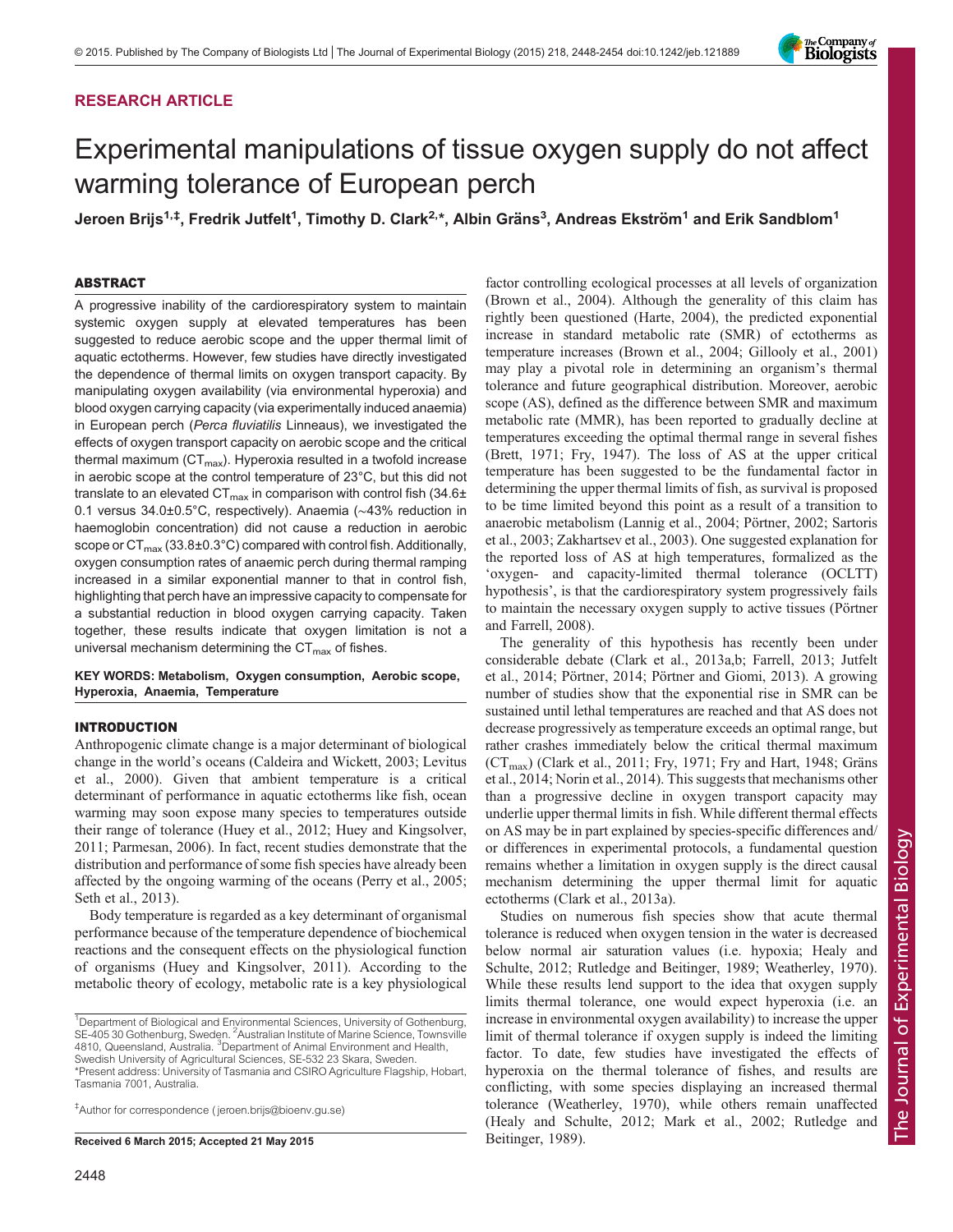| <b>List of symbols and abbreviations</b> |                            |
|------------------------------------------|----------------------------|
| AS                                       | aerobic scope              |
| $CT_{\text{max}}$                        | upper critical temperature |
| <b>MMR</b>                               | maximum metabolic rate     |
| $\frac{\dot{M}_{\rm O_2}}{\rm SMR}$      | oxygen consumption rate    |
|                                          | standard metabolic rate    |

Furthermore, if the  $CT_{\text{max}}$  of fishes depends on the capacity of the cardiorespiratory system to supply sufficient oxygen to the tissues at increasing temperatures, then individual variability in traits determining oxygen transport should translate into differences in upper thermal limits. Whilst some studies have reported that relative ventricle mass, cardiac myoglobin levels and haematocrit positively correlate with  $CT_{\text{max}}$  [\(Anttila et al., 2013](#page-5-0); [Beers and Sidell, 2011](#page-5-0)), other studies have not found such correlations ([Ekström et al., 2014](#page-5-0); [Wang et al., 2014\)](#page-6-0). To our knowledge there is only one study that has experimentally reduced blood oxygen carrying capacity in a fish species in order to investigate the dependence of  $CT_{\text{max}}$  on oxygen transport capacity [\(Wang et al., 2014](#page-6-0)). That study suggested that acute thermal tolerance might be determined by factors beyond an inability of the cardiorespiratory system to meet the rise in metabolic demand as temperature increases [\(Wang et al., 2014\)](#page-6-0).

In the light of the conflicting literature regarding the relationships between environmental oxygen availability, oxygen transport capacity and upper thermal limits, the present study investigated whether increased oxygen availability (via environmental hyperoxia) or experimentally reduced blood oxygen carrying capacity (induced through anaemia) affected oxygen usage capacity (measured through AS) of a temperate eurythermal fish, the European perch (Perca fluviatilis Linneaus). Subsequently, we investigated whether experimentally induced differences in blood oxygen carrying capacity and AS translated into differences in acute upper thermal limits by measuring  $CT_{\text{max}}$ . We hypothesized that AS and  $CT_{\text{max}}$  would change in parallel with tissue oxygen supply, leading to higher values in fish exposed to hyperoxia and lower values in anaemic fish.

# RESULTS

# **Haematology**

The haemoglobin concentration, haematocrit and mean corpuscular haemoglobin concentration (MCHC) of all fish measured prior to any experimental manipulations were 80±2.0 g l<sup>-1</sup>, 38.6±1.3% and 211±6 g l<sup>-1</sup>, respectively. At the end of the thermal challenge, the haemoglobin concentration of the control group (75 $\pm$ 2 g l<sup>-1</sup>) did not significantly differ from that of the hyperoxic group  $(68\pm)$ 3 g l<sup>-1</sup>, P=0.097; Fig. 1A), yet there was a significantly higher haematocrit in the former  $(39.6\pm1.0\%)$  compared with the latter  $(33.1\pm2.2\%, P=0.015;$  Fig. 1B). As expected, withdrawing a substantial amount (∼40%) of the total blood volume in the anaemic treatment group significantly  $(P<0.001)$  reduced both the haemoglobin concentration (43±5 g l<sup>-1</sup>) and haematocrit (19.6± 1.4%) when compared with the control group (Fig. 1A,B). No significant differences in MCHC were found between treatment groups and the control group  $(P>0.4$  in both cases; Fig. 1C).

## Metabolic rate and aerobic scope

Oxygen consumption rates  $(M<sub>O2</sub>)$  of fish from all three treatments were relatively stable for approximately 10 h prior to the fish being subjected to the exhaustive exercise protocol [\(Fig. 2A](#page-2-0)). The SMR of



Fig. 1. The effects of increased environmental oxygen availability (hyperoxia) and experimentally reduced blood oxygen carrying capacity (anaemia) on haematological parameters of European perch (Perca fluviatilis) after an acute thermal challenge. (A) Haemoglobin (Hb) concentration, (B) haematocrit (Hct) and (C) mean corpuscular haemoglobin concentration (MCHC) of control ( $N=8$ ), hyperoxic ( $N=8$ ) and anaemic ( $N=6$ ) perch after an acute thermal challenge. Data are presented as means±s.e.m. Asterisks indicate a significant difference  $(P<0.05)$  from the control group.

fish from the hyperoxic treatment group at  $23^{\circ}$ C was  $80\pm5$  mg  $O_2$  kg<sup>-1</sup> h<sup>-1</sup> and did not differ significantly from that of control fish (78±6 mg O<sub>2</sub> kg<sup>-1</sup> h<sup>-1</sup>, P=0.958; [Fig. 2B](#page-2-0)). Fish exposed to ambient hyperoxia exhibited an AS that was approximately twofold higher than the control group at  $23^{\circ}C$  (P<0.001), which was due to a significantly higher MMR (calculated as post-exercise  $\dot{M}_{\text{O}_2}$ ; see Materials and methods) of hyperoxic fish in response to the exhaustive exercise protocol (477±34 versus 286±24 mg kg<sup>-1</sup> h<sup>-1</sup>, P<0.001; [Fig. 2](#page-2-0)B). Despite a significant reduction in blood oxygen carrying capacity in anaemic fish (∼43% reduction in haemoglobin concentration), SMR, MMR and AS were not significantly different from the control group  $(P=0.897, P=0.468$  and  $P=0.387$ , respectively; [Fig. 2B](#page-2-0)).

## Temperature tolerance

The significantly higher AS of hyperoxic fish compared with the control group did not translate into a significantly higher  $CT_{\text{max}}$  $(34.6 \pm 0.1^{\circ} \text{C}$  versus  $34.0 \pm 0.5^{\circ} \text{C}$ ,  $P=0.364$ ; [Fig. 3A](#page-3-0)). Additionally, the significantly reduced blood oxygen carrying capacity of the anaemic group did not significantly affect  $CT_{\text{max}}$  (33.8 $\pm$ 0.3°C) in comparison with control fish  $(P=0.745; Fig. 3A)$  $(P=0.745; Fig. 3A)$  $(P=0.745; Fig. 3A)$ .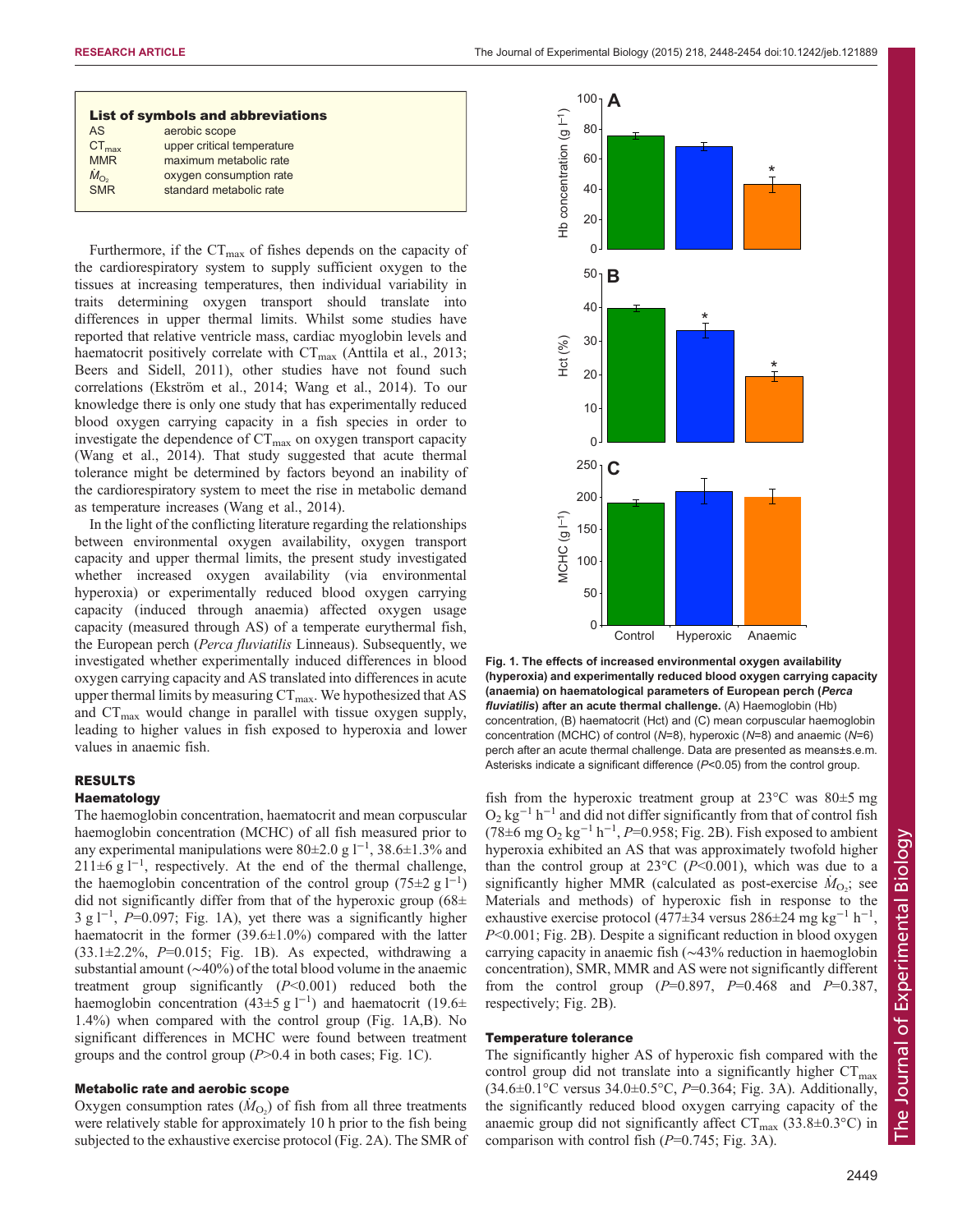<span id="page-2-0"></span>

Fig. 2. Metabolic responses of P. fluviatilis during environmental **hyperoxia or with anaemia.** (A) Oxygen consumption rate  $(\dot{M}_{\rm O_2})$  of undisturbed control ( $N=8$ ), hyperoxic ( $N=8$ ) and anaemic ( $N=6$ ) perch before an exhaustive exercise protocol (vertical hatched line). This was followed by a period of exercise recovery (>6 h) before fish were subjected to an acute thermal challenge to assess the critical thermal maximum ( $CT<sub>max</sub>$ ). (B) Standard metabolic rate (SMR), maximum metabolic rate (MMR) and aerobic scope (AS) of control, hyperoxic and anaemic perch at 23°C. Data are presented as means±s.e.m. Asterisks in B indicate a significant difference (P<0.05) from the control group.

During the thermal ramping protocol to determine  $CT_{\text{max}}$ ,  $\dot{M}_{\text{O}_2}$ was significantly affected by treatment  $(P<0.001)$ , temperature  $(P=0.008)$  and their interaction  $(P=0.001;$  [Fig. 3B](#page-3-0)). Post hoc tests revealed overall significant differences in  $\dot{M}_{\text{O}_2}$  between the hyperoxic and control groups  $(P<0.001)$ , but no overall significant differences between the anaemic and control groups  $(P=0.993)$ . These statistical differences were primarily associated with the patterns in  $\dot{M}_{\text{O}_2}$  at temperatures above 32°C, for which the  $\dot{M}_{\text{O}_2}$  of control and anaemic fish continued a similar steady exponential increase with temperature while the hyperoxic perch dramatically increased  $\dot{M}_{\rm O_2}$  approximately twofold over the 1°C temperature increment between 32 and 33°C [\(Fig. 3](#page-3-0)B).

## **DISCUSSION**

Upper thermal limits in aquatic ectotherms have been suggested to be constrained primarily by the progressive inability of the cardiorespiratory system to supply oxygen to tissues at temperatures approaching the upper boundary of the organism's thermal window [\(Pörtner, 2002;](#page-5-0) [Pörtner and Farrell, 2008\)](#page-6-0). However, surprisingly few

studies have experimentally manipulated oxygen availability and delivery in order to investigate the consequent effects on AS and acute upper thermal limits in fish. We show that a twofold increase in AS induced by environmental hyperoxia, or a substantial reduction in blood oxygen carrying capacity via experimentally induced anaemia did not significantly affect the  $CT_{\text{max}}$  of European perch. Taken together, these results indicate that it is unlikely that oxygen limitation is a universal mechanism determining the acute upper thermal limit of fishes.

# Hyperoxia increases aerobic scope but not acute upper thermal limits

Increased oxygen availability from the surrounding environment has been shown to increase the partial pressure of oxygen in the blood of a range of fish species via increased diffusion of oxygen across the gills and skin [\(Barrett and Taylor, 1984;](#page-5-0) [Soncini and Glass, 1997](#page-6-0); [Takeda, 1990\)](#page-6-0). This has been suggested to alleviate the workload of the cardiorespiratory system when supplying oxygen to tissues under increasing temperatures, whilst simultaneously increasing the scope for active oxygen uptake ([Mark et al., 2002\)](#page-5-0). Temperature-dependent increases in arterial blood flow (measured via flow-weighted magnetic resonance imaging) and SMR in a species of Antarctic teleost (Pachycara brachycephalum) were strongly reduced in individuals exposed to hyperoxia, suggesting that hyperoxia may increase AS ([Mark et al., 2002\)](#page-5-0). The present study is the first to directly measure changes in AS of fish under environmental hyperoxia, revealing an approximate doubling of AS in perch subjected to hyperoxic conditions. However, this substantial increase in AS under hyperoxia did not enhance the acute upper thermal limits of perch, as CT<sub>max</sub> was not significantly elevated when compared with control fish. Although these findings conflict with a study investigating the effects of increased environmental oxygen tension on acute thermal tolerance of goldfish (Carassius auratus) at hyperbaric pressures ([Weatherley, 1970\)](#page-6-0), they are consistent with findings from a range of other fish species exposed to hyperoxic conditions under ambient pressure [\(Healy and Schulte, 2012; Mark](#page-5-0) [et al., 2002;](#page-5-0) [Rutledge and Beitinger, 1989](#page-6-0)). [Weatherley \(1970\)](#page-6-0) also observed that even in the presence of a superabundance of oxygen, enhanced thermal tolerance ended abruptly at a definite 'breakpoint' and thus was indicative of a physiological failure independent of oxygen limitation. Taken together, previous and current findings suggest that mechanisms other than oxygen limitation must be explored in order to decipher the factors governing acute upper thermal limits in fish.

Interestingly,  $\dot{M}_{O_2}$  of hyperoxic fish during thermal ramping increased in a similar manner to that of control fish up to 32°C before doubling over a 1°C temperature increment. As all fish in all treatment groups typically remained quiescent throughout the thermal challenge until  $1-2$ °C before  $CT_{\text{max}}$ , the pronounced increase in  $\dot{M}_{\text{O}_2}$  is unlikely to be associated with disproportionately higher skeletal muscle activity in the hyperoxic treatment group. As the majority of oxygen transported in the blood of fishes is bound to haemoglobin, one would expect that hyperoxia can only provide a modest increase in the capacity for systemic oxygen delivery because of the relatively small increase in dissolved oxygen levels resulting from the elevated partial pressure of oxygen under hyperoxic conditions ([Takeda, 1990\)](#page-6-0). However, our results demonstrate that hyperoxic fish were able to approximately double  $\dot{M}_\mathrm{O_2}$  during both an exhaustive exercise protocol and at temperatures directly preceding  $CT<sub>max</sub>$ . The exact mechanisms underlying these metabolic responses in hyperoxic fish require further investigation but may relate to factors such as significant increases in cutaneous oxygen uptake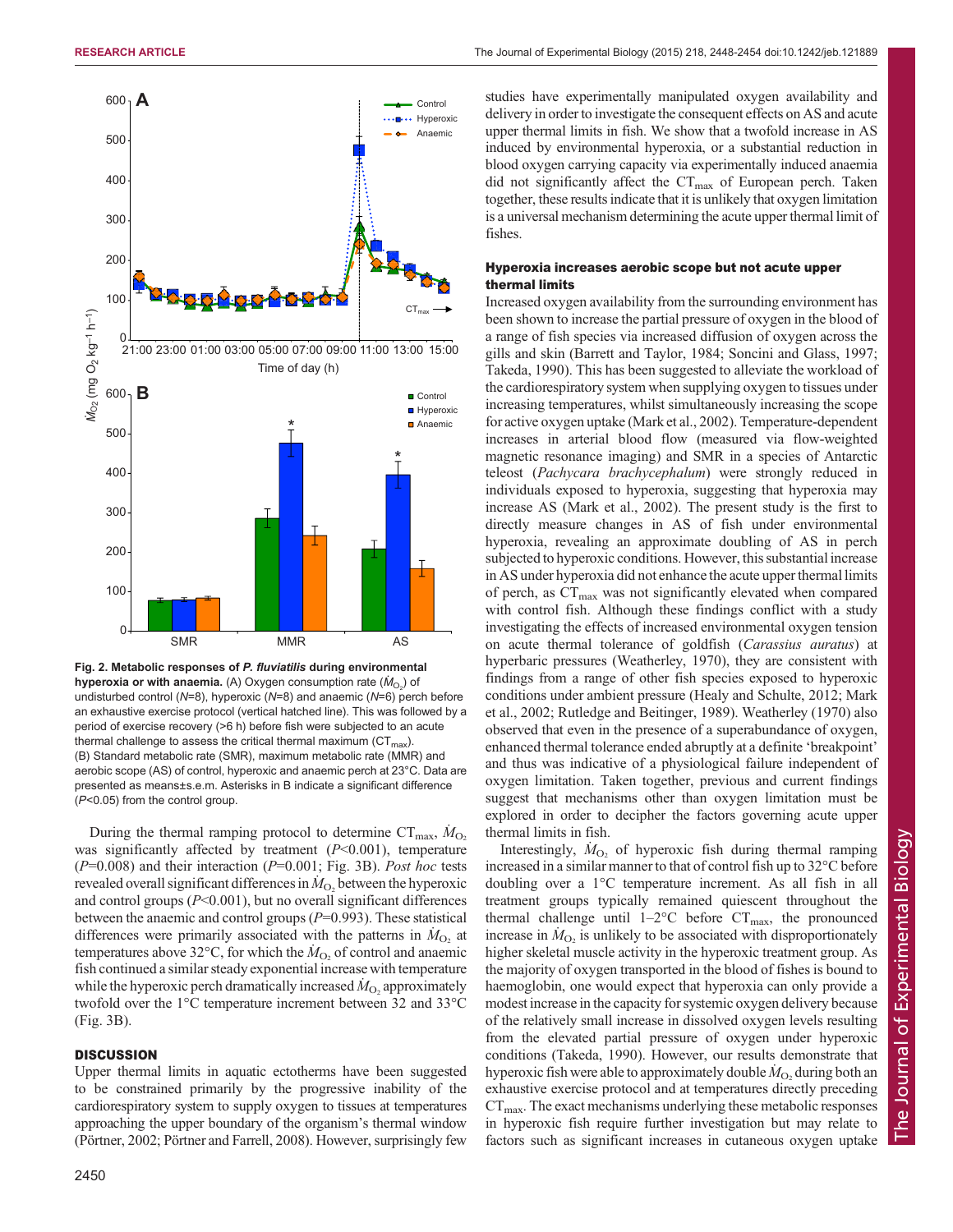<span id="page-3-0"></span>

Fig. 3. Acute upper thermal limit and metabolic response to thermal ramping in P. fluviatilis during environmental hyperoxia or with anaemia. (A)  $CT_{\text{max}}$  of control (N=8), hyperoxic (N=8) and anaemic perch ( $N=6$ ). (B)  $\dot{M}_{O_2}$  during an acute thermal challenge of control, hyperoxic and anaemic perch. Data are presented as means±s.e.m. Thin variants of the respective lines represent the metabolic response of individual fish within the different treatment groups. The cross at the end of each line indicates the acute  $CT<sub>max</sub>$  for that particular individual. The inset displays the results from the linear mixed model on the metabolic responses of perch during the acute thermal challenge. A significant difference was deemed to be P<0.05.

[\(Glover et al., 2013\)](#page-5-0), increases in the utilization of the secondary circulatory system [\(Farrell et al., 2014](#page-5-0)) and/or maintaining a large diffusion gradient between the blood and tissues (due to an elevated partial pressure of oxygen in the venous system). Nevertheless, it is clear that the greatly increased  $\dot{M}_{\text{O}_2}$  of hyperoxic fish at temperatures directly preceding  $CT_{\text{max}}$  did not result in a significantly elevated acute upper thermal limit.

Environmental hyperoxia in the present study was associated with a slightly lower haematocrit but not haemoglobin concentration when compared with control fish following the  $CT_{\text{max}}$  protocol. Interestingly, a recent study on rainbow trout reported that humoral catecholamine release is reduced during thermal stress in hyperoxia [\(Currie et al., 2013](#page-5-0)), suggesting that the difference observed between the hyperoxic and control fish could be associated with a lower degree of adrenergic stimulation and thus red cell swelling in hyperoxic fish [\(Perry et al., 1996](#page-5-0)).

# Reduced blood oxygen carrying capacity does not affect acute upper thermal limits

The withdrawal of ∼40% of the total blood volume from the perch significantly reduced haematocrit (by ∼50%) and haemoglobin concentration (by  $\sim$ 43%) when measured after the CT<sub>max</sub> tests. While haemoglobin concentration is the primary determinant of blood oxygen carrying capacity [\(Gallaugher and Farrell, 1998\)](#page-5-0), the present study revealed that a ∼43% decrease in haemoglobin

concentration did not significantly affect metabolic attributes (SMR, MMR or AS) when compared with control fish. Previous studies on anaemic fish, with anaemia induced by experimental bleeding or intra-peritoneal injection of the haemolytic agent phenylhydrazine, have shown that they can greatly compensate for a reduced blood oxygen carrying capacity by increasing cardiac output and tissue oxygen extraction to maintain overall oxygen transport ([Cameron](#page-5-0) [and Davis, 1970;](#page-5-0) [Simonot and Farrell, 2007](#page-6-0)). Indeed,  $\dot{M}_{O_2}$  of anaemic fish during thermal ramping increased in a similar exponential manner to that in control fish and no significant differences in  $\dot{M}_{\text{O}_2}$  were observed between the groups throughout the entire thermal ramping experiment. These findings are consistent with a recent study on European sea bass (Dicentrarchus labrax) where phenylhydrazine-induced anaemia (∼50% lower haematocrit) did not affect tissue oxygen delivery across temperatures, as the reduced blood oxygen carrying capacity was compensated for by a significantly higher cardiac output [\(Wang et al., 2014\)](#page-6-0). Even so, the authors reported a reduction in  $CT_{\text{max}}$  (by 0.7°C) in anaemic sea bass, which was not the case with the anaemic perch examined in the present study.

# **Conclusions**

This study shows that experimental manipulation of AS and blood oxygen carrying capacity does not translate into altered  $CT_{\text{max}}$  of European perch. Consequently, it is unlikely that a limitation in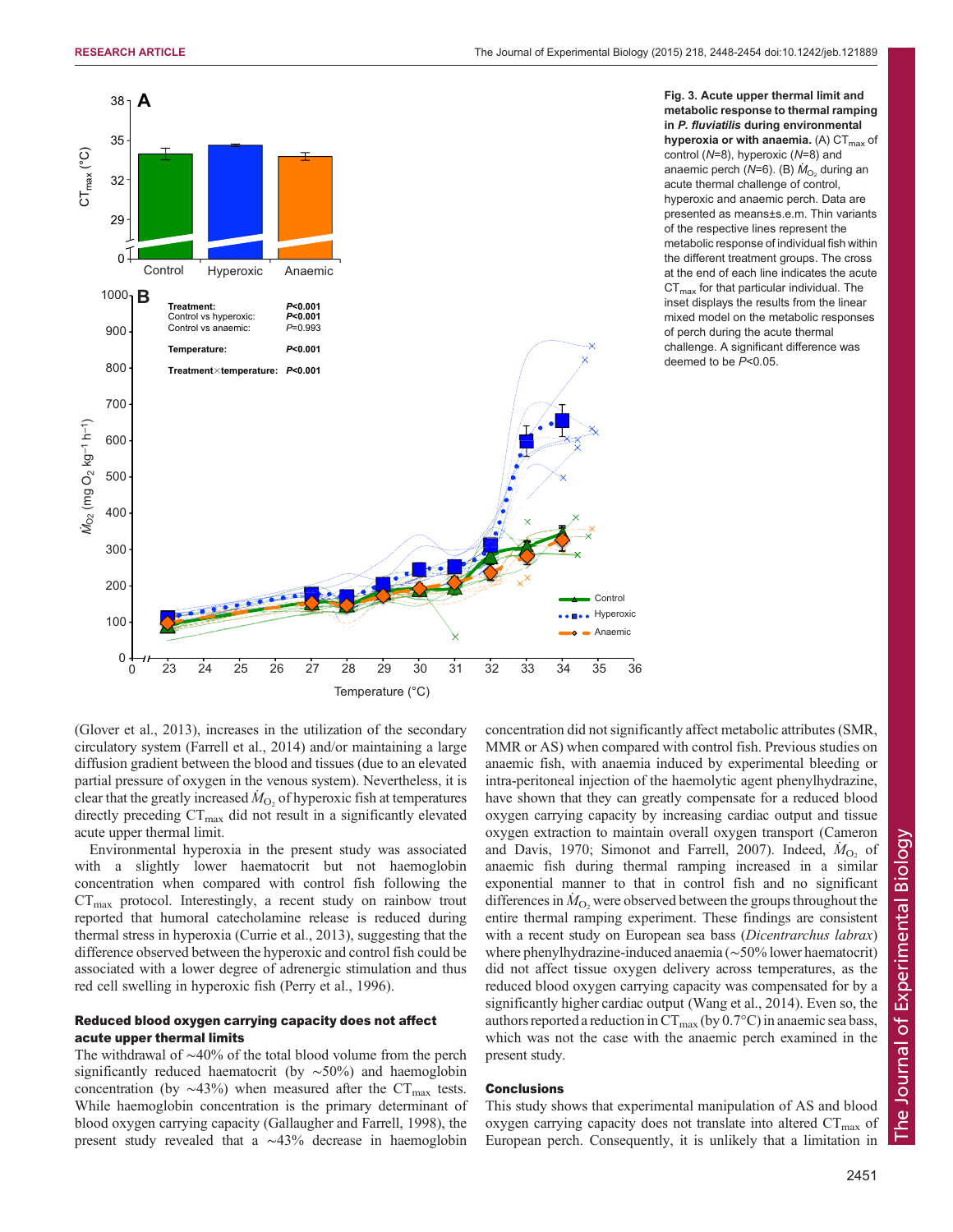oxygen supply is the direct causal mechanism determining the acute upper thermal limit in fishes. This highlights the need to identify other performance metrics and physiological mechanisms that may operate independently or synergistically to determine the acute thermal tolerance of ectotherms, such as temperature effects on membrane fluidity, ion channel and neural function, as well as thermal inactivation of enzymes and mitochondrial function [\(Cossins and Bowler, 1987](#page-5-0); [Iftikar and Hickey, 2013](#page-5-0); [Overgaard](#page-5-0) [et al., 2012;](#page-5-0) [Vornanen et al., 2014](#page-6-0)).

As extreme seasonal temperatures are predicted to increase in magnitude and frequency with global climate change [\(Meehl and](#page-5-0) [Tebaldi, 2004;](#page-5-0) [Seneviratne et al., 2014](#page-6-0)), the challenge remains for ecophysiologists to determine the mechanisms that underlie thermal tolerance. Ultimately, a primary objective must be to formulate predictive models capable of forecasting the effects of climate change on the survival and geographical distribution of ectothermic animals.

## MATERIALS AND METHODS

## Experimental animals and holding conditions

Wild European perch  $(N=22)$  were caught by hook and line in the Biotest enclosure ( $\sim$ 1 km<sup>2</sup>), a man-made enclosure in the Baltic Sea receiving heated water from the cooling system of the nuclear power plant in Forsmark, Sweden [\(Hillebrand et al., 2010;](#page-5-0) [Sandstrom et al., 1995\)](#page-6-0). Fish were transported by road (<1 km) to a field laboratory and separated randomly between two 1000 l tanks containing air diffusers and flowthrough seawater pumped from the Biotest enclosure  $(23\pm1\degree C;$  salinity 5 ppt). The fish were held for 2–6 days to allow gut evacuation prior to experiments. Body mass and fork length of the fish (means±s.e.m.) were  $223 \pm 15$  g and  $26.0 \pm 0.5$  cm, respectively, and did not differ significantly between treatment groups. Animal care and experimental procedures were approved by the ethical committee of Gothenburg, Sweden (ethical permit 65-2012).

#### Experimental manipulations and treatment groups

The study consisted of three independent treatments: (1) unmanipulated control fish in normoxic water  $(N=8)$ ,  $(2)$  experimentally manipulated anaemic fish in normoxic water  $(N=6)$  and  $(3)$  unmanipulated fish in hyperoxic water (N=8).

Control fish were anaesthetized in water containing 150 mg l−<sup>1</sup> MS222 (ethyl-3-aminobenzoate methanesulphonic acid; Sigma-Aldrich Inc., St Louis, MO, USA). Upon loss of equilibrium, a small blood sample  $(0.15\pm$ 0.01 ml) was taken by puncture of the caudal vasculature with a heparinized syringe to quantify haemoglobin concentration (analytical methods are outlined below). The anaemic fish were handled the same way, except that haemoglobin concentration was experimentally reduced by withdrawing ∼40% of the total blood volume (assuming a total blood volume of 3% of body mass in perch; [Olson, 1992](#page-5-0)). The hyperoxic group was exposed to the same anaesthetic protocol but no blood was withdrawn.

While recovering from anaesthesia, fish were individually placed into cylindrical, intermittent flow-through respirometers (volume of 2.8 or 4.0 l depending on fish size) submerged in reservoir baths containing flowthrough seawater from the Biotest enclosure at 23°C and with thorough aeration (i.e. 100% air saturation). For the hyperoxic treatment group, the fish were given 3 h to settle after anaesthesia before the reservoir water was bubbled with pure oxygen to maintain the partial pressure of oxygen in the water at ∼42 kPa (200% air saturation). The fish were left undisturbed in the respirometers for at least 16 h while  $\dot{M}_{\text{O}_2}$  was measured as outlined below.

# Respirometry protocol and exhaustive exercise protocol

Measurements of  $\dot{M}_{O_2}$  commenced immediately after fish entered the respirometers and were determined using best practices in intermittent flowthrough respirometry (see fig. 3B of [Clark et al., 2013a;](#page-5-0) [Steffensen, 1989](#page-6-0)). Briefly, water was continuously circulated through each respirometer using an in-line submersible pump within a recirculation loop, and the oxygen concentration of the water in the respirometer was measured continuously at  $0.5$  Hz using a FireSting  $O<sub>2</sub>$  system (PyroScience, Aachen, Germany) calibrated in accordance with the supplier's manual. Automated flush pumps refreshed the water in the respirometers for 10 min in every 15 min period, ensuring that oxygen levels in the respirometers always remained above 80% air saturation.  $\dot{M}_{\text{O}_2}$  was calculated from the decline in oxygen concentration in the respirometers during each 5 min period between flush cycles. SMR was calculated for each fish as the mean of the lowest 10% of  $\dot{M}_{\text{O}_2}$  measurements taken during the >16 h period where the fish were left undisturbed after respirometer entry (excluding outliers, which were considered to be >2 s.d. below the mean of the lowest 10% of values).

Following this period, fish from each group were individually removed from their respirometers and subjected to an exhaustive exercise protocol consisting of a 3 min period of manual chasing around a circular tank (diameter 1.2 m, water depth 20 cm) containing Biotest seawater (23°C) with a partial pressure of oxygen matching that of the treatment group (i.e. ∼21 kPa for control and anaemic groups, ∼42 kPa for the hyperoxic group). This exercise protocol for eliciting MMR was chosen after preliminary tests revealed that this species would not swim continuously in a commercial swim tunnel respirometer. Moreover, this protocol elicits the highest attainable  $\dot{M}_{\text{O}_2}$  in species with similar ecotypes to the perch used in the present study (see [Clark et al., 2013a,](#page-5-0) and references within). All individuals were visibly exhausted by the end of the 3 min exercise period as highlighted by a lack of response to an experimenter tapping the caudal fin. Immediately following the exercise protocol, fish were returned to their individual respirometers (within 20 s), whereupon respirometers were sealed for 10 min and MMR was taken as the steepest 3 min slope during this time. Once MMR had been determined for each fish, the respirometers were set to the automated flush cycles outlined above and  $\dot{M}_\mathrm{O_2}$  was measured for at least 6 h while the fish recovered.

#### CT<sub>max</sub> protocol

Following the post-exercise recovery period, each treatment group was exposed to an acute thermal challenge to determine  $CT_{\text{max}}$ . Initially, the temperature of the water was gradually increased to 27°C over a 1.5 h period using a thermostatically controlled water heater. From 27°C onwards, temperature was elevated in 1°C increments (∼0.1°C min−<sup>1</sup> ) and the fish were held at the new temperature for 20 min prior to the next increment.  $\dot{M}_{\text{O}_2}$  for each fish was measured during the final 10 min of each temperature plateau.  $CT_{\text{max}}$  was determined as the temperature (0.1 $\textdegree$ C precision) where individual fish lost equilibrium for 10 s [\(Beitinger et al., 2000](#page-5-0)). When a fish reached  $CT_{\text{max}}$  it was immediately removed from the respirometer and killed with a sharp cranial blow. A blood sample was promptly taken by caudal puncture with a heparinized syringe and analysed for haematocrit and haemoglobin concentration. Haematocrit was determined as the fractional red cell volume upon centrifugation of a subsample of blood in 80 µl microcapillary tubes at 10,000 rpm for 5 min. Haemoglobin concentration was determined using a handheld Hb  $201<sup>+</sup>$  meter (Hemocue<sup>®</sup> AB, Ängelholm, Sweden) and values were corrected for fish blood [\(Clark](#page-5-0) [et al., 2008](#page-5-0)). MCHC was subsequently calculated as haemoglobin concentration/haematocrit×100.

#### Statistical analyses

All measured data were assessed for normality (Shapiro–Wilk's test,  $P>0.05$ ) and homogeneity of variance (Levene's test,  $P>0.05$ ). To meet these assumptions, the  $CT_{\text{max}}$  data were transformed using a 'reflect and square root' transformation, whereas the  $\dot{M}_{\text{O}_2}$  data during temperature ramping were transformed with the natural logarithm. Body mass, fork length, haematological data, SMR, MMR, AS and CT<sub>max</sub> were analysed using a one-way ANOVA followed by Dunnett's t-tests. No differences in body mass were found between treatments so this factor was excluded from further statistical analyses. For  $\dot{M}_{\text{O}_2}$  data during the temperature ramping, we used a linear mixed model for comparisons among treatment groups. Individuals were set as subjects and temperatures as repeated measures. AR (1) was used as the type of repeated covariance because recordings that were close in temperature were also more dependent than more temporally distant recordings.  $\dot{M}_{\text{O}_2}$  was set as the dependent variable. The three experimental groups (i.e. control, hyperoxic and anaemic) and temperature were included in the model as explanatory factors. The explanatory factors and their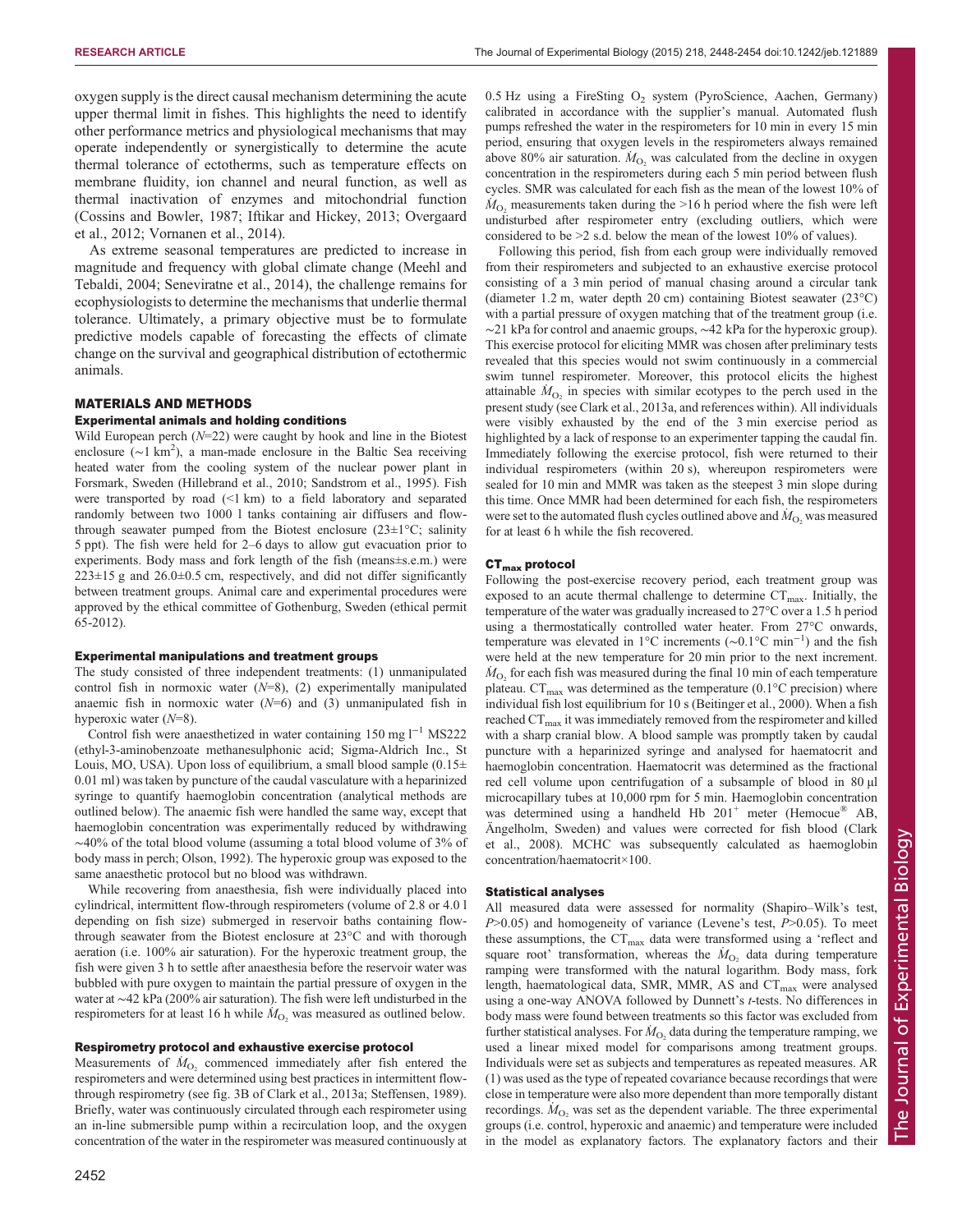<span id="page-5-0"></span>interactions were compared using a Bonferroni confidence-interval adjustment. All data are presented as means±s.e.m. unless otherwise stated. Statistical analyses were conducted in SPSS Statistics 21 (IBM Corp., Armonk, NY, USA). Differences where  $P<0.05$  were regarded as statistically significant.

#### Acknowledgements

We gratefully acknowledge Teija Aho and Anders Adill from the Institute of Coastal Research, Swedish University of Agricultural Sciences, Öregrund, Sweden. Also we would like to acknowledge Fredrik Sundström and the technical staff of the Forsmark nuclear power plant for facilitating the experimental work and providing practical assistance at the Forsmark Biotest facility. Last but certainly not least, we would like to thank Michael Axelsson and Steve Perry for stimulating discussions on the topic of this paper.

#### Competing interests

The authors declare no competing or financial interests.

#### Author contributions

All authors were involved in the conception and design of the experiment, performing the experiment, analysing the data and completing the manuscript.

#### Funding

This research was supported by grants from the Swedish Research Council (E.S.); Swedish Research Council for Environment, Agricultural Sciences and Spatial Planning (FORMAS) (E.S., F.J. and A.G.); Wilhelm and Martina Lundgrens foundation (J.B. and A.E.); Helge Axelsson Johnsson foundation (J.B., A.E. and A.G.); and the Herbert and Karin Jacobsson foundation (J.B.).

#### References

- [Anttila, K., Dhillon, R. S., Boulding, E. G., Farrell, A. P., Glebe, B. D., Elliott,](http://dx.doi.org/10.1242/jeb.080556) [J. A. K., Wolters, W. R. and Schulte, P. M.](http://dx.doi.org/10.1242/jeb.080556) (2013). Variation in temperature [tolerance among families of Atlantic salmon \(](http://dx.doi.org/10.1242/jeb.080556)Salmo salar) is associated with [hypoxia tolerance, ventricle size and myoglobin level.](http://dx.doi.org/10.1242/jeb.080556) J. Exp. Biol. 216, [1183-1190.](http://dx.doi.org/10.1242/jeb.080556)
- Barrett, D. J. and Taylor, E. W. [\(1984\). Changes in heart rate during progressive](http://dx.doi.org/10.1016/0300-9629(84)90619-4) hyperoxia in the dogfish Scyliorhinus canicula [L.: evidence for a venous oxygen](http://dx.doi.org/10.1016/0300-9629(84)90619-4) receptor. [Comp. Biochem. Physiol. A Comp. Physiol.](http://dx.doi.org/10.1016/0300-9629(84)90619-4) 78, 697-703.
- Beers, J. M. and Sidell, B. D. [\(2011\). Thermal tolerance of Antarctic Notothenioid](http://dx.doi.org/10.1086/660191) [fishes correlates with level of circulating hemoglobin.](http://dx.doi.org/10.1086/660191) Physiol. Biochem. Zool. 84, [353-362.](http://dx.doi.org/10.1086/660191)
- [Beitinger, T. L., Bennett, W. A. and McCauley, R. W.](http://dx.doi.org/10.1023/A:1007676325825) (2000). Temperature [tolerances of North American freshwater fishes exposed to dynamic changes in](http://dx.doi.org/10.1023/A:1007676325825) temperature. [Environ. Biol. Fish.](http://dx.doi.org/10.1023/A:1007676325825) 58, 237-275.
- Brett, J. R. (1971). Energetic responses of salmon to temperature study of some thermal relations in physiology and freshwater ecology of Sockeye Salmon (Oncorhynchus Nerka). Amer. Zool. 11, 99-113.
- [Brown, J. H., Gillooly, J. F., Allen, A. P., Savage, V. M. and West, G. B.](http://dx.doi.org/10.1890/03-9000) (2004). [Toward a metabolic theory of ecology.](http://dx.doi.org/10.1890/03-9000) Ecology 85, 1771-1789.
- Caldeira, K. and Wickett, M. E. [\(2003\). Oceanography: anthropogenic carbon and](http://dx.doi.org/10.1038/425365a) [ocean pH.](http://dx.doi.org/10.1038/425365a) Nature 425, 365-365.
- Cameron, J. N. and Davis, J. C. [\(1970\). Gas exchange in rainbow trout \(](http://dx.doi.org/10.1139/f70-123)Salmo gairdneri[\) with varying blood oxygen capacity.](http://dx.doi.org/10.1139/f70-123) J. Fish. Res. Board Can. 27, [1069-1085.](http://dx.doi.org/10.1139/f70-123)
- [Clark, T. D., Eliason, E. J., Sandblom, E., Hinch, S. G. and Farrell, A. P.](http://dx.doi.org/10.1111/j.1095-8649.2008.02109.x) (2008). [Calibration of a hand-held haemoglobin analyser for use on fish blood.](http://dx.doi.org/10.1111/j.1095-8649.2008.02109.x) J. Fish Biol. 73[, 2587-2595.](http://dx.doi.org/10.1111/j.1095-8649.2008.02109.x)
- [Clark, T. D., Jeffries, K. M., Hinch, S. G. and Farrell, A. P.](http://dx.doi.org/10.1242/jeb.060517) (2011). Exceptional [aerobic scope and cardiovascular performance of pink salmon \(](http://dx.doi.org/10.1242/jeb.060517)Oncorhynchus gorbuscha[\) may underlie resilience in a warming climate.](http://dx.doi.org/10.1242/jeb.060517) J. Exp. Biol. 214, [3074-3081.](http://dx.doi.org/10.1242/jeb.060517)
- [Clark, T. D., Sandblom, E. and Jutfelt, F.](http://dx.doi.org/10.1242/jeb.084251) (2013a). Aerobic scope measurements of [fishes in an era of climate change: respirometry, relevance and recommendations.](http://dx.doi.org/10.1242/jeb.084251) J. Exp. Biol. 216[, 2771-2782.](http://dx.doi.org/10.1242/jeb.084251)
- [Clark, T. D., Sandblom, E. and Jutfelt, F.](http://dx.doi.org/10.1242/jeb.096313) (2013b). Response to Farrell and to Pö[rtner and Giomi.](http://dx.doi.org/10.1242/jeb.096313) J. Exp. Biol. 216, 4495-4497.
- Cossins, A. R. and Bowler, K. (1987). Temperature Biology of Animals. London: Chapman and Hall.
- [Currie, S., Ahmady, E., Watters, M. A., Perry, S. F. and Gilmour, K. M.](http://dx.doi.org/10.1016/j.cbpa.2013.03.014) (2013). [Fish in hot water: hypoxaemia does not trigger catecholamine mobilization during](http://dx.doi.org/10.1016/j.cbpa.2013.03.014) [heat shock in rainbow trout \(](http://dx.doi.org/10.1016/j.cbpa.2013.03.014)Oncorhynchus mykiss). Comp. Biochem. Physiol. A [Mol. Integr. Physiol.](http://dx.doi.org/10.1016/j.cbpa.2013.03.014) 165, 281-287.
- Ekström, A., Jutfelt, F. and Sandblom, E. [\(2014\). Effects of autonomic blockade](http://dx.doi.org/10.1016/j.jtherbio.2014.06.002) [on acute thermal tolerance and cardioventilatory performance in rainbow trout,](http://dx.doi.org/10.1016/j.jtherbio.2014.06.002) [Oncorhynchus mykiss](http://dx.doi.org/10.1016/j.jtherbio.2014.06.002). J. Therm. Biol. 44, 47-54.
- Farrell, A. P. [\(2013\). Aerobic scope and its optimum temperature: clarifying their](http://dx.doi.org/10.1242/jeb.095471) [usefulness and limitations - correspondence on](http://dx.doi.org/10.1242/jeb.095471) J. Exp. Biol. 216, 2771-2782. J. Exp. Biol. 216[, 4493-4494.](http://dx.doi.org/10.1242/jeb.095471)
- [Farrell, A. P., Eliason, E. J., Clark, T. D. and Steinhausen, M. F.](http://dx.doi.org/10.1007/s00360-014-0839-7) (2014). Oxygen [removal from water versus arterial oxygen delivery: calibrating the Fick equation in](http://dx.doi.org/10.1007/s00360-014-0839-7) Pacific salmon. [J. Comp. Physiol. B](http://dx.doi.org/10.1007/s00360-014-0839-7) 184, 855-864.
- Fry, F. E. J. (1947). Effects of the environment on animal activity. Publ. Ontario Fish. Res. Lab. 68, 1-62.
- Fry, F. E. J. (1971). The effect of environmental factors on the physiology of fish. In Fish Physiology, Vol. 6 (ed. W. S. Hoar and D. J. Randall), pp. 1-98. London: Academic Press.
- Fry, F. E. J. and Hart, J. S. [\(1948\). The relation of temperature to oxygen](http://dx.doi.org/10.2307/1538211) [consumption in the goldfish.](http://dx.doi.org/10.2307/1538211) Biol. Bull. 94, 66-77.
- Gallaugher, P. and Farrell, A. P. (1998). Hematocrit and blood oxygen-carrying capacity. In Fish Respiration, Vol. 17 (ed. S. F. Perry and B. Tufts), pp. 185-227. San Diego: Academic Press.
- [Gillooly, J. F., Brown, J. H., West, G. B., Savage, V. M. and Charnov, E. L.](http://dx.doi.org/10.1126/science.1061967) (2001). [Effects of size and temperature on metabolic rate.](http://dx.doi.org/10.1126/science.1061967) Science 293, 2248-2251.
- [Glover, C. N., Bucking, C. and Wood, C. M.](http://dx.doi.org/10.1007/s00360-013-0761-4) (2013). The skin of fish as a transport [epithelium: a review.](http://dx.doi.org/10.1007/s00360-013-0761-4) J. Comp. Physiol. B 183, 877-891.
- Grä[ns, A., Jutfelt, F., Sandblom, E., Jonsson, E., Wiklander, K., Seth, H.,](http://dx.doi.org/10.1242/jeb.096743) [Olsson, C., Dupont, S., Ortega-Martinez, O., Einarsdottir, I. et al.](http://dx.doi.org/10.1242/jeb.096743) (2014). [Aerobic scope fails to explain the detrimental effects on growth resulting from](http://dx.doi.org/10.1242/jeb.096743) warming and elevated  $CO<sub>2</sub>$  [in Atlantic halibut.](http://dx.doi.org/10.1242/jeb.096743) J. Exp. Biol. 217, 711-717.
- Harte, J. [\(2004\). The value of null theories in ecology.](http://dx.doi.org/10.1890/03-0681) Ecology 85, 1792-1794.
- Healy, T. M. and Schulte, P. M. [\(2012\). Factors affecting plasticity in whole](http://dx.doi.org/10.1007/s00360-011-0595-x)[organism thermal tolerance in common killifish \(](http://dx.doi.org/10.1007/s00360-011-0595-x)Fundulus heteroclitus). J. Comp. [Physiol. B Biochem. Syst. Environ. Physiol.](http://dx.doi.org/10.1007/s00360-011-0595-x) 182, 49-62.
- [Hillebrand, H., Soininen, J. and Snoeijs, P.](http://dx.doi.org/10.1111/j.1365-2486.2009.02045.x) (2010). Warming leads to higher [species turnover in a coastal ecosystem.](http://dx.doi.org/10.1111/j.1365-2486.2009.02045.x) Glob. Change Biol. 16, 1181-1193.
- Huey, R. B. and Kingsolver, J. G. [\(2011\). Variation in universal temperature](http://dx.doi.org/10.1073/pnas.1107430108) [dependence of biological rates.](http://dx.doi.org/10.1073/pnas.1107430108) Proc. Natl. Acad. Sci. USA 108, 10377-10378.
- [Huey, R. B., Kearney, M. R., Krockenberger, A., Holtum, J. A. M., Jess, M. and](http://dx.doi.org/10.1098/rstb.2012.0005) Williams, S. E. [\(2012\). Predicting organismal vulnerability to climate warming:](http://dx.doi.org/10.1098/rstb.2012.0005) [roles of behaviour, physiology and adaptation.](http://dx.doi.org/10.1098/rstb.2012.0005) Philos. Trans. R. Soc. B Biol. Sci. 367[, 1665-1679.](http://dx.doi.org/10.1098/rstb.2012.0005)
- Iftikar, F. I. and Hickey, A. J. R. [\(2013\). Do mitochondria limit hot fish hearts?](http://dx.doi.org/10.1371/journal.pone.0064120) [Understanding the role of mitochondrial function with heat stress in](http://dx.doi.org/10.1371/journal.pone.0064120) Notolabrus celidotus. [Plos ONE](http://dx.doi.org/10.1371/journal.pone.0064120) 8, e64120.
- Jutfelt, F., Gräns, A., Jö[nsson, E., Wiklander, K., Seth, H., Olsson, C., Dupont, S.,](http://dx.doi.org/10.1242/jeb.115410) [Ortega-Martinez, O., Sundell, K., Axelsson, M. et al.](http://dx.doi.org/10.1242/jeb.115410) (2014). Response to 'How [and how not to investigate the oxygen and capacity limitation of thermal tolerance](http://dx.doi.org/10.1242/jeb.115410) (OCLTT) and aerobic scope - remarks on the article by Gräns et al.'. J. Exp. Biol. 217[, 4433-4435.](http://dx.doi.org/10.1242/jeb.115410)
- [Lannig, G., Bock, C., Sartoris, F. J. and Portner, H. O.](http://dx.doi.org/10.1152/ajpregu.00700.2003) (2004). Oxygen limitation of thermal tolerance in cod, Gadus morhua [L., studied by magnetic resonance](http://dx.doi.org/10.1152/ajpregu.00700.2003) [imaging and on-line venous oxygen monitoring.](http://dx.doi.org/10.1152/ajpregu.00700.2003) Am. J. Physiol. Regul. Integr. [Comp. Physiol.](http://dx.doi.org/10.1152/ajpregu.00700.2003) 287, R902-R910.
- [Levitus, S., Antonov, J. I., Boyer, T. P. and Stephens, C.](http://dx.doi.org/10.1126/science.287.5461.2225) (2000). Warming of the [world ocean.](http://dx.doi.org/10.1126/science.287.5461.2225) Science 287, 2225-2229.
- [Mark, F. C., Bock, C. and Portner, H. O.](http://dx.doi.org/10.1152/ajpregu.00167.2002) (2002). Oxygen-limited thermal tolerance [in Antarctic fish investigated by MRI and P-31-MRS.](http://dx.doi.org/10.1152/ajpregu.00167.2002) Am. J. Physiol. Regul. Integr. Comp. Physiol. 283[, R1254-R1262.](http://dx.doi.org/10.1152/ajpregu.00167.2002)
- Meehl, G. A. and Tebaldi, C. [\(2004\). More intense, more frequent, and longer](http://dx.doi.org/10.1126/science.1098704) [lasting heat waves in the 21st century.](http://dx.doi.org/10.1126/science.1098704) Science 305, 994-997.

Norin, T., Malte, H. and Clark, T. D. [\(2014\). Aerobic scope does not predict the](http://dx.doi.org/10.1242/jeb.089755) [performance of a tropical eurythermal fish at elevated temperatures.](http://dx.doi.org/10.1242/jeb.089755) J. Exp. Biol. 217[, 244-251.](http://dx.doi.org/10.1242/jeb.089755)

- Olson, K. R. (1992). Blood and extracellular fluid volume regulation: role of the reninangiotensin system, kallikrein-kinin system, and atrial natriuretic peptides. In Fish Physiology: The Cardiovascular System, Vol. 12B (ed. W. S. Hoar, D. J. Randall and A. P. Farrell), pp. 135-254. San Diego, CA: Academic Press, Inc.
- [Overgaard, J., Andersen, J. L., Findsen, A., Pedersen, P. B. M., Hansen, K.,](http://dx.doi.org/10.1242/jeb.070110) Ozolina, K. and Wang, T. [\(2012\). Aerobic scope and cardiovascular oxygen](http://dx.doi.org/10.1242/jeb.070110) [transport is not compromised at high temperatures in the toad](http://dx.doi.org/10.1242/jeb.070110) Rhinella marina. J. Exp. Biol. 215[, 3519-3526.](http://dx.doi.org/10.1242/jeb.070110)
- Parmesan, C. [\(2006\). Ecological and evolutionary responses to recent climate](http://dx.doi.org/10.1146/annurev.ecolsys.37.091305.110100) change. [Annu. Rev. Ecol. Evol. Syst.](http://dx.doi.org/10.1146/annurev.ecolsys.37.091305.110100) 37, 637-669.
- Perry, S. F., Reid, S. G. and Salama, A. (1996). The effects of repeated physical stress on the beta-adrenergic response of the rainbow trout red blood cell. J. Exp. Biol. 199, 549-562.
- [Perry, A. L., Low, P. J., Ellis, J. R. and Reynolds, J. D.](http://dx.doi.org/10.1126/science.1111322) (2005). Climate change and [distribution shifts in marine fishes.](http://dx.doi.org/10.1126/science.1111322) Science 308, 1912-1915.
- Pörtner, H. O. [\(2002\). Climate variations and the physiological basis of temperature](http://dx.doi.org/10.1016/S1095-6433(02)00045-4) [dependent biogeography: systemic to molecular hierarchy of thermal tolerance in](http://dx.doi.org/10.1016/S1095-6433(02)00045-4) animals. [Comp. Biochem. Physiol. A Mol. Integr. Physiol.](http://dx.doi.org/10.1016/S1095-6433(02)00045-4) 132, 739-761.
- Pörtner, H.-O. [\(2014\). How and how not to investigate the oxygen and capacity](http://dx.doi.org/10.1242/jeb.114181) [limitation of thermal tolerance \(OCLTT\) and aerobic scope - remarks on the article](http://dx.doi.org/10.1242/jeb.114181) [by Grans et al.](http://dx.doi.org/10.1242/jeb.114181) J. Exp. Biol. 217, 4432-4433.

Biology

Experimental

 $\overline{\sigma}$